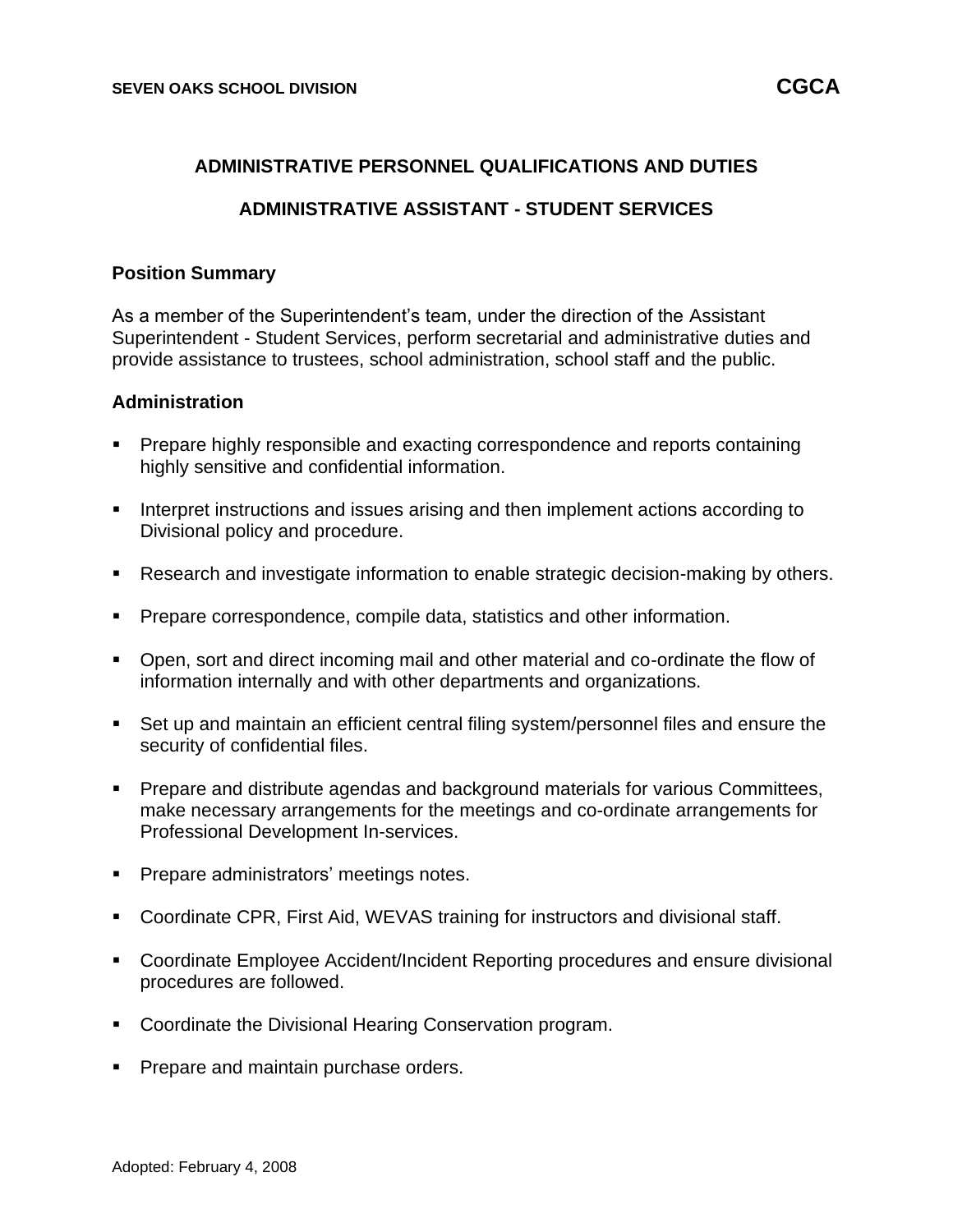## **Computer Function**

- Word process items such as: board material, agendas, minutes, newsletters, and advertisements, compose routine correspondence, memos, letters and reports.
- **CIMS software: Human Resources, Student and Purchasing.**
- Maintain various sections on the Divisional Website.

### **Public Relations**

- Answer incoming calls, assess urgency of callers' requests, screen and relay messages, receive visitors, answer callers' request in accordance with the Division's policies and procedures and arrange meetings and appointments.
- Assist staff, trustees, outside organizations and visitors.

## **Other Duties**

- Process conference registrations and make travel arrangements for the Assistant Superintendent - Student Services and other personnel.
- Order office supplies, process credit card payments, track costs and arrange payments.
- Set up meetings with employees, parents and outside organizations.
- Provide clerical assistance to the Seven Oaks Education Foundation Inc.

#### **Education**

- Grade 12
- 1-year Administrative Assistant Course or equivalent to attain knowledge of word processing, key boarding and basic accounting.
- Typing 60 w.p.m.
- Use office equipment such as computers.
- Knowledge of student and human resource software C.I.M.S.
- Knowledge of PHIA and FIPPA Acts.
- Participate in ongoing professional development.